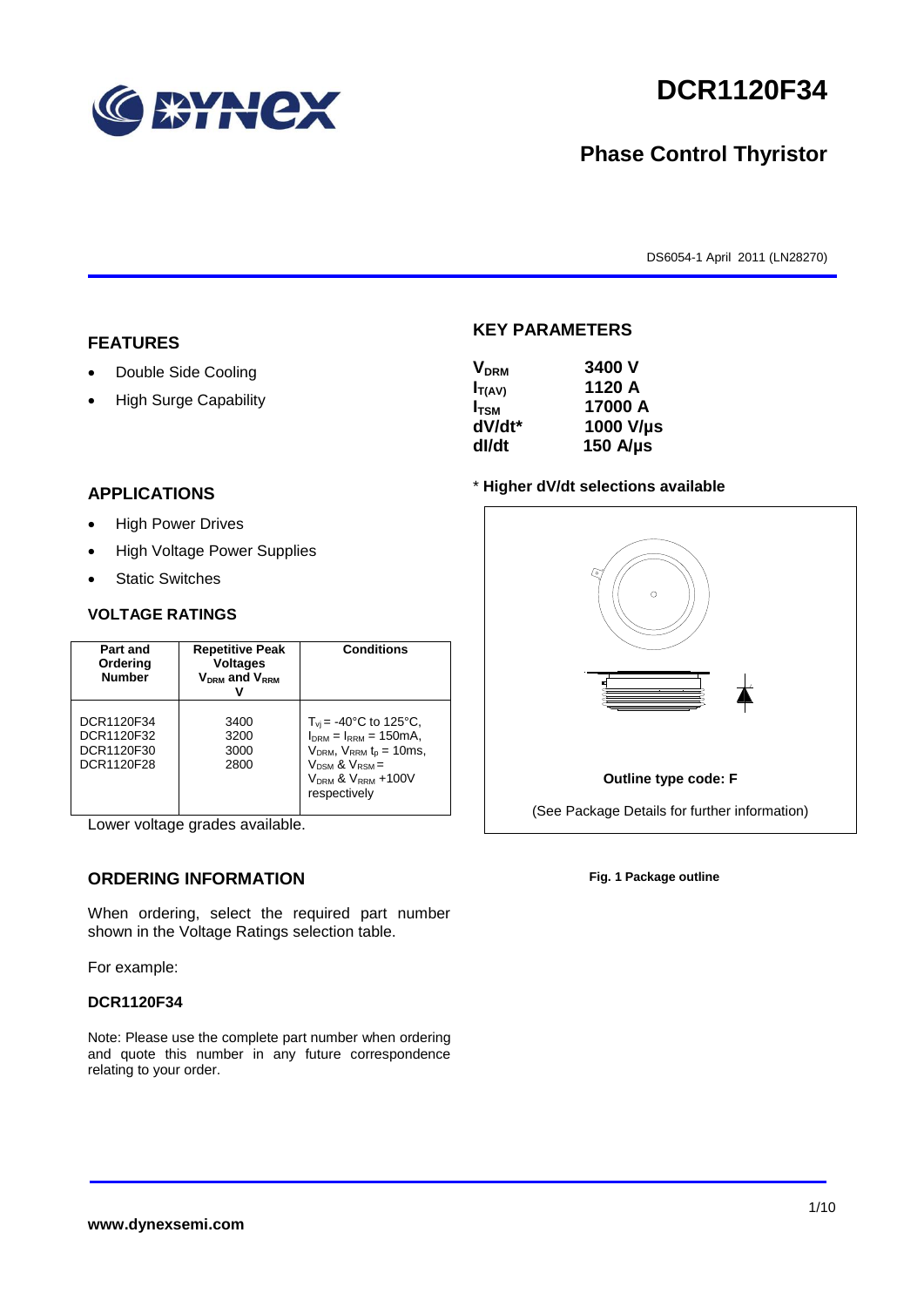

## **CURRENT RATINGS**

**Tcase = 60°C unless stated otherwise**

| Symbol       | <b>Parameter</b>                     | <b>Test Conditions</b>   | Max. | <b>Units</b> |  |  |
|--------------|--------------------------------------|--------------------------|------|--------------|--|--|
|              | Double Side Cooled                   |                          |      |              |  |  |
| $I_{T(AV)}$  | Mean on-state current                | Half wave resistive load | 1120 | A            |  |  |
| $I_{T(RMS)}$ | RMS value                            | $\overline{\phantom{a}}$ | 1760 | Α            |  |  |
| Iт           | Continuous (direct) on-state current | $\overline{\phantom{a}}$ | 1580 | Α            |  |  |

### **SURGE RATINGS**

| Symbol       | <b>Parameter</b>                        | <b>Test Conditions</b>                           | Max. | <b>Units</b>      |
|--------------|-----------------------------------------|--------------------------------------------------|------|-------------------|
| <b>I</b> TSM | Surge (non-repetitive) on-state current | 10ms half sine, $T_{\text{case}} = 125^{\circ}C$ | 17.0 | kA                |
| $l^2t$       | $I2t$ for fusing                        | $V_R = 0$                                        | 1.45 | MA <sup>2</sup> s |

### **THERMAL AND MECHANICAL RATINGS**

| Symbol           | <b>Parameter</b>                      | <b>Test Conditions</b>    |    | Min.  | Max.  | <b>Units</b> |
|------------------|---------------------------------------|---------------------------|----|-------|-------|--------------|
| $R_{th(j-c)}$    | Thermal resistance – junction to case | Double side cooled        | DC |       | 0.02  | °C/W         |
| $R_{th(c-h)}$    | Thermal resistance – case to heatsink | Double side cooled        | DC |       | 0.005 | °C/W         |
| $T_{\nu j}$      | Virtual junction temperature          | <b>Blocking VDRM/VRRM</b> |    |       | 125   | °C           |
| $T_{\text{stg}}$ | Storage temperature range             |                           |    | $-40$ | 140   | °C           |
| $F_m$            | Clamping force                        |                           |    | 18    | 26    | kN           |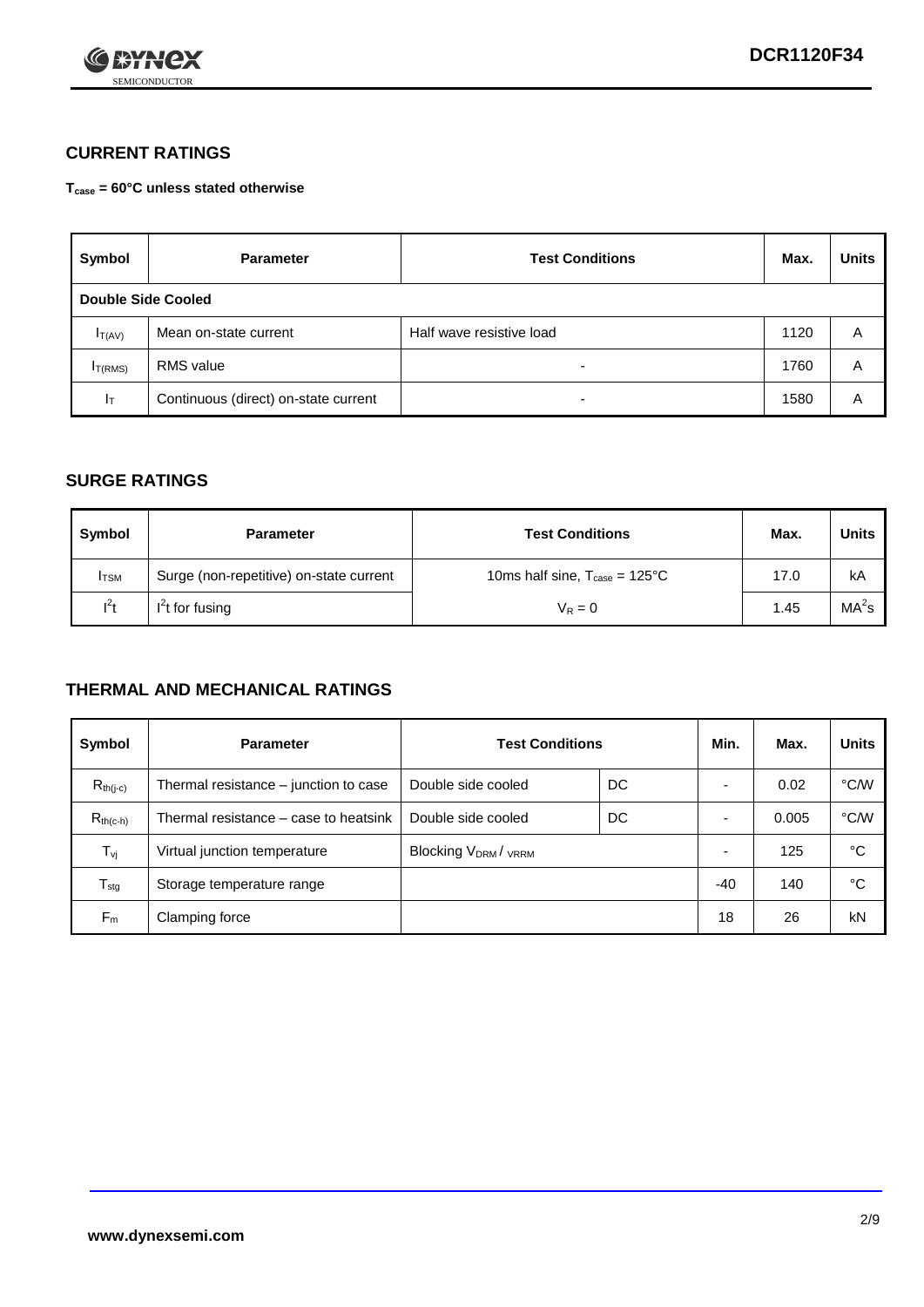

# **DYNAMIC CHARACTERISTICS**

| <b>Symbol</b>     | <b>Parameter</b>                              | <b>Test Conditions</b>                                                | Min.            | Max.                     | <b>Units</b>             |           |
|-------------------|-----------------------------------------------|-----------------------------------------------------------------------|-----------------|--------------------------|--------------------------|-----------|
| <b>IRRM</b> /IDRM | Peak reverse and off-state current            | At $V_{RRM}/V_{DRM}$ , $T_{case} = 125^{\circ}C$                      |                 |                          | 150                      | mA        |
| dV/dt             | Max. linear rate of rise of off-state voltage | To 67% $V_{DRM}$ , T <sub>i</sub> = 125°C, gate open                  |                 | 1000                     | $\overline{\phantom{a}}$ | $V/\mu s$ |
| dl/dt             | Rate of rise of on-state current              | From 67% V <sub>DRM</sub> to 2000A                                    | Repetitive 50Hz | $\overline{\phantom{a}}$ | 150                      | $A/\mu s$ |
|                   |                                               | Gate source 30V, 10 $\Omega$ ,                                        | Non-repetitive  | $\overline{\phantom{a}}$ | 1000                     | $A/\mu s$ |
|                   |                                               | $t_r$ < 0.5µs, T <sub>i</sub> = 125°C                                 |                 |                          |                          |           |
| $V_T$             | On-state voltage                              | $I_T = 1500A$ , $T_{case} = 125^{\circ}C$                             |                 |                          | 1.92                     | $\vee$    |
| $V_{T(TO)}$       | Threshold voltage - Low level                 | $T_{\text{case}} = 125^{\circ}C$                                      |                 | $\blacksquare$           | 1.08                     | $\vee$    |
| $r_{\text{T}}$    | On-state slope resistance - Low level         | $T_{\text{case}} = 125^{\circ}C$                                      |                 | $\blacksquare$           | 0.56                     | $m\Omega$ |
| $t_{\rm gd}$      | Delay time                                    | $V_D = 67\%$ V <sub>DRM</sub> , gate source 30V, 10 $\Omega$          |                 | $\overline{\phantom{a}}$ | 3.0                      | μs        |
|                   |                                               | $t_r = 0.5 \mu s$ , $T_i = 25^{\circ}C$                               |                 |                          |                          |           |
| $t_q$             | Turn-off time                                 | $T_i$ = 125°C, $V_R$ = 100V, dl/dt = 10A/µs,                          |                 | $\overline{\phantom{a}}$ | 400                      | μs        |
|                   |                                               | $dV_{DR}/dt = 20V/\mu s$ linear to 67% $V_{DRM}$                      |                 |                          |                          |           |
| $Q_{\rm S}$       | Stored charge                                 | $I_T = 2000A$ , tp = 1000us, $T_i = 125$ °C,<br>$dl/dt = 10A/\mu s$ , |                 |                          | 4500                     | μC        |
| $I_{RR}$          | Reverse recovery current                      |                                                                       |                 | $\blacksquare$           | 180                      | A         |
| IL.               | Latching current                              | $T_i = 25^{\circ}C$                                                   |                 | $\blacksquare$           | 1                        | Α         |
| Iн                | Holding current                               | $T_i = 25^{\circ}C,$                                                  |                 |                          | 200                      | mA        |

## **GATE TRIGGER CHARACTERISTICS AND RATINGS**

| Symbol          | <b>Parameter</b>         | <b>Test Conditions</b>                | Max. | Units |
|-----------------|--------------------------|---------------------------------------|------|-------|
| V <sub>GT</sub> | Gate trigger voltage     | $V_{DRM}$ = 5V, $T_{case}$ = 25°C     | 3    | V     |
| $V_{GD}$        | Gate non-trigger voltage | At 40% $V_{DRM}$ , $T_{case}$ = 125°C | TBD  | V     |
| Iст             | Gate trigger current     | $V_{DRM}$ = 5V, $T_{case}$ = 25°C     | 300  | mA    |
| <b>I</b> GD     | Gate non-trigger current | At 40% $V_{DRM}$ , $T_{case}$ = 125°C | TBD  | mA    |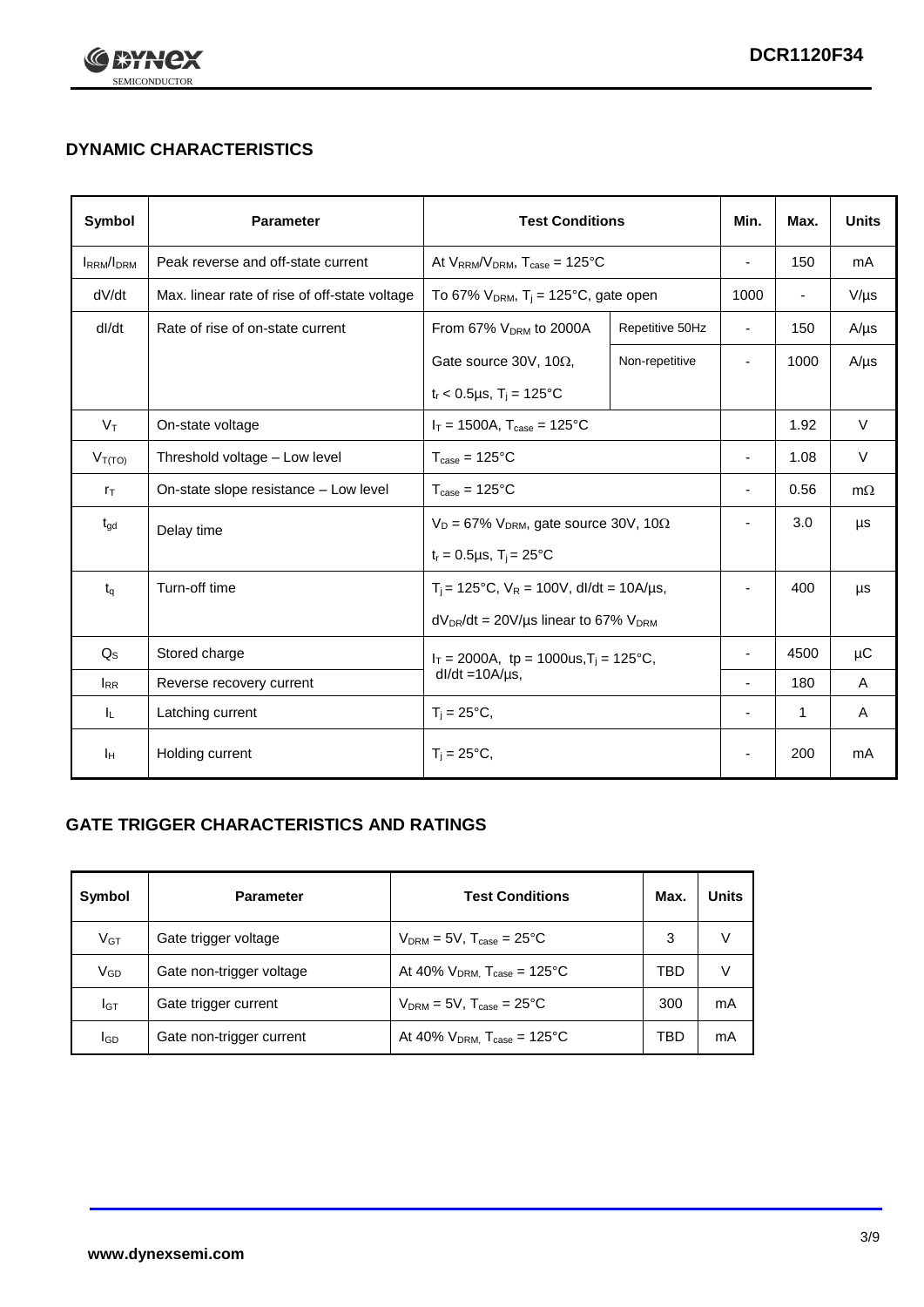

# **CURVES**



**Fig.2 Maximum &minimum on-state characteristics**



**Fig.3 Maximum (limit) transient thermal impedance – junction to case (°C/W)**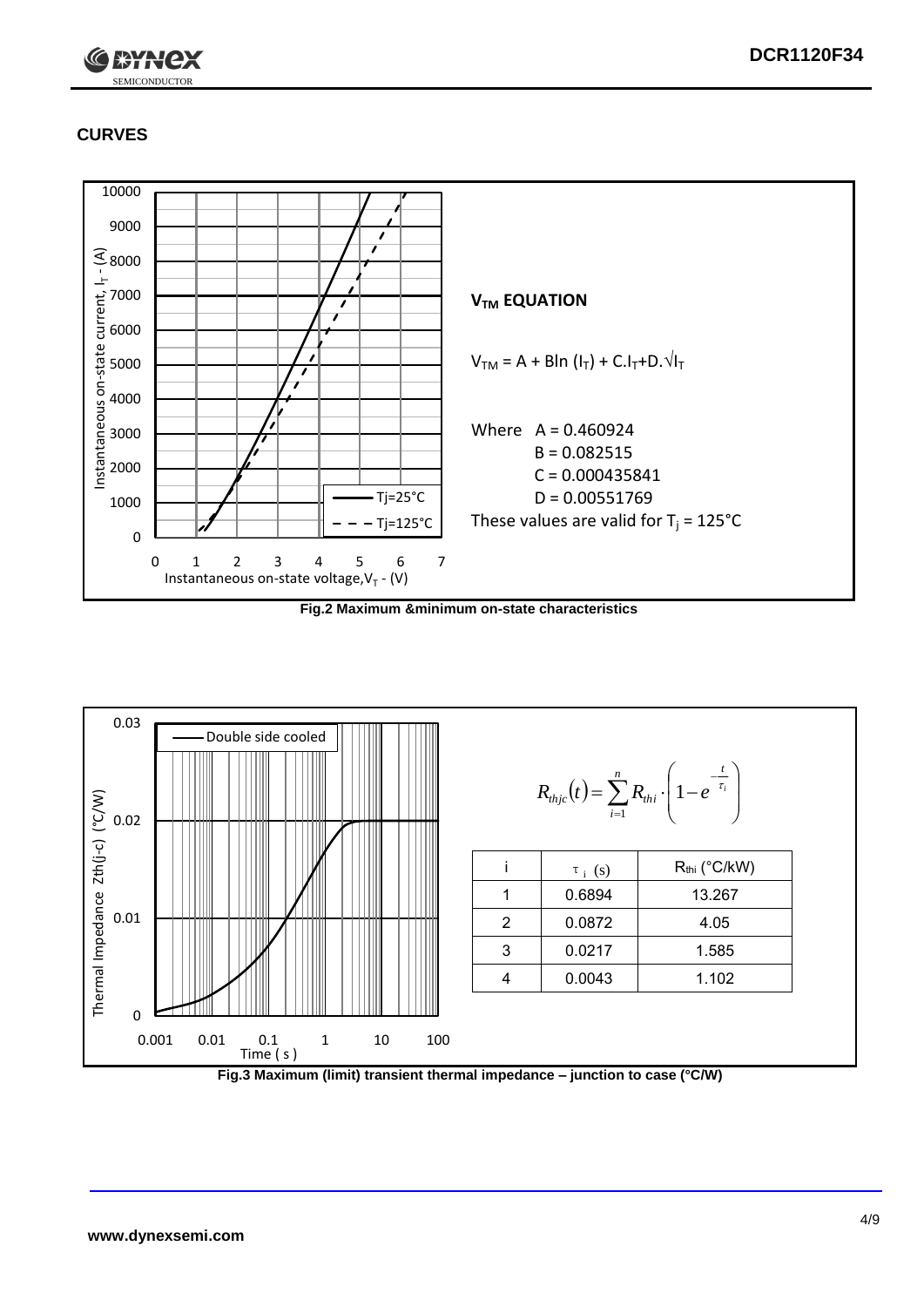



**double side cooled – rectangular wave**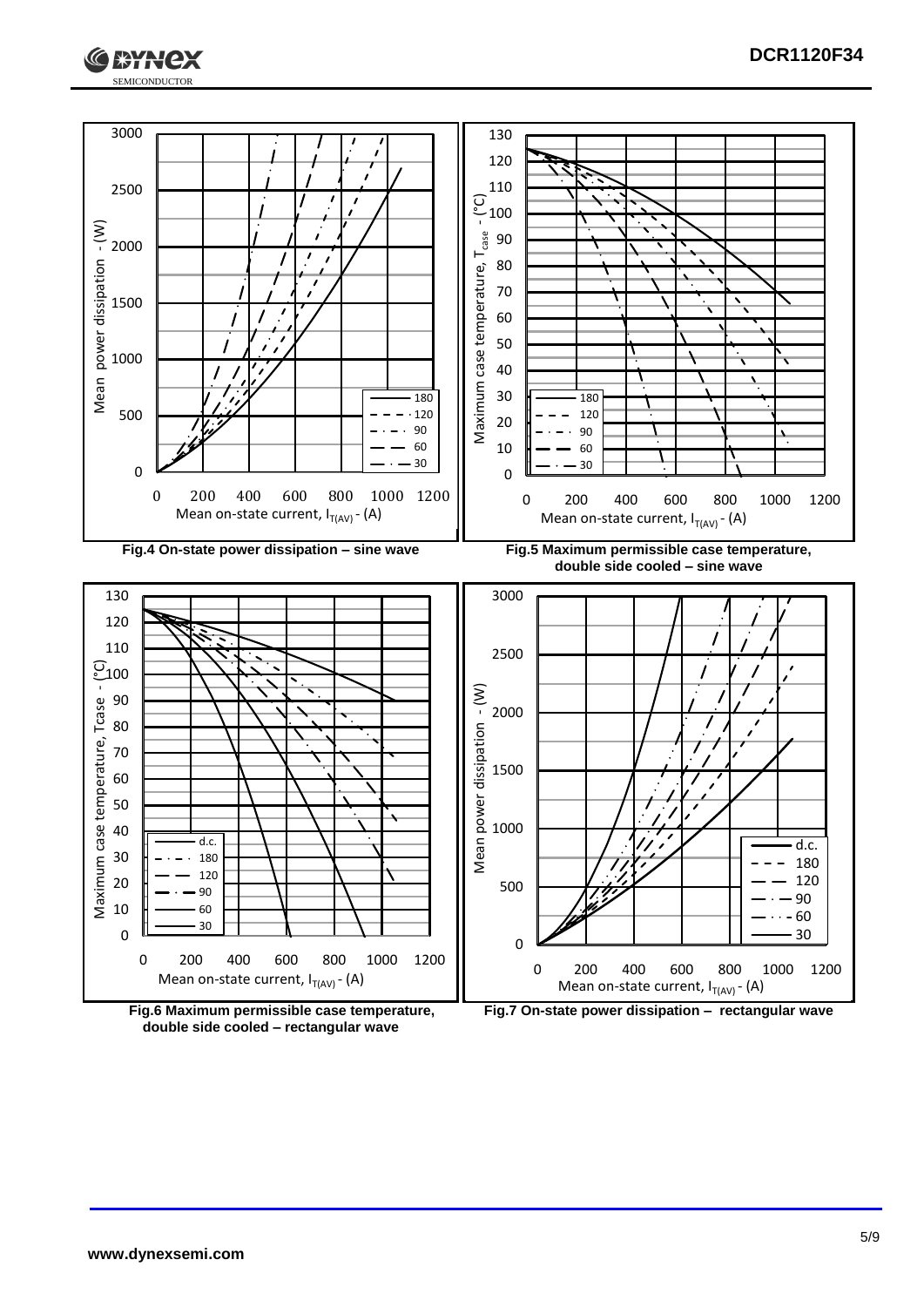

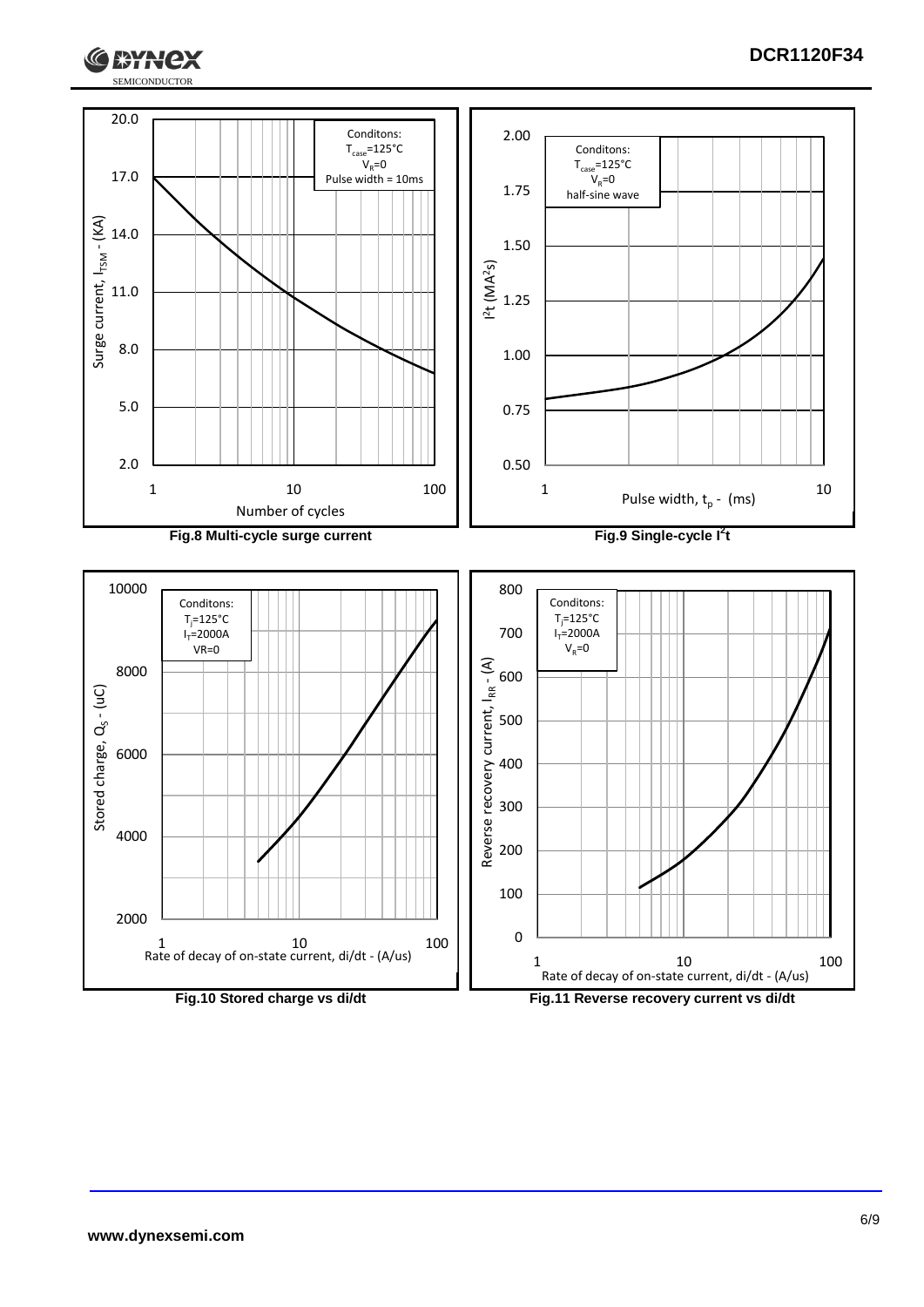

**Fig.12 Gate characteristics**



### **Fig.13 Gate characteristics**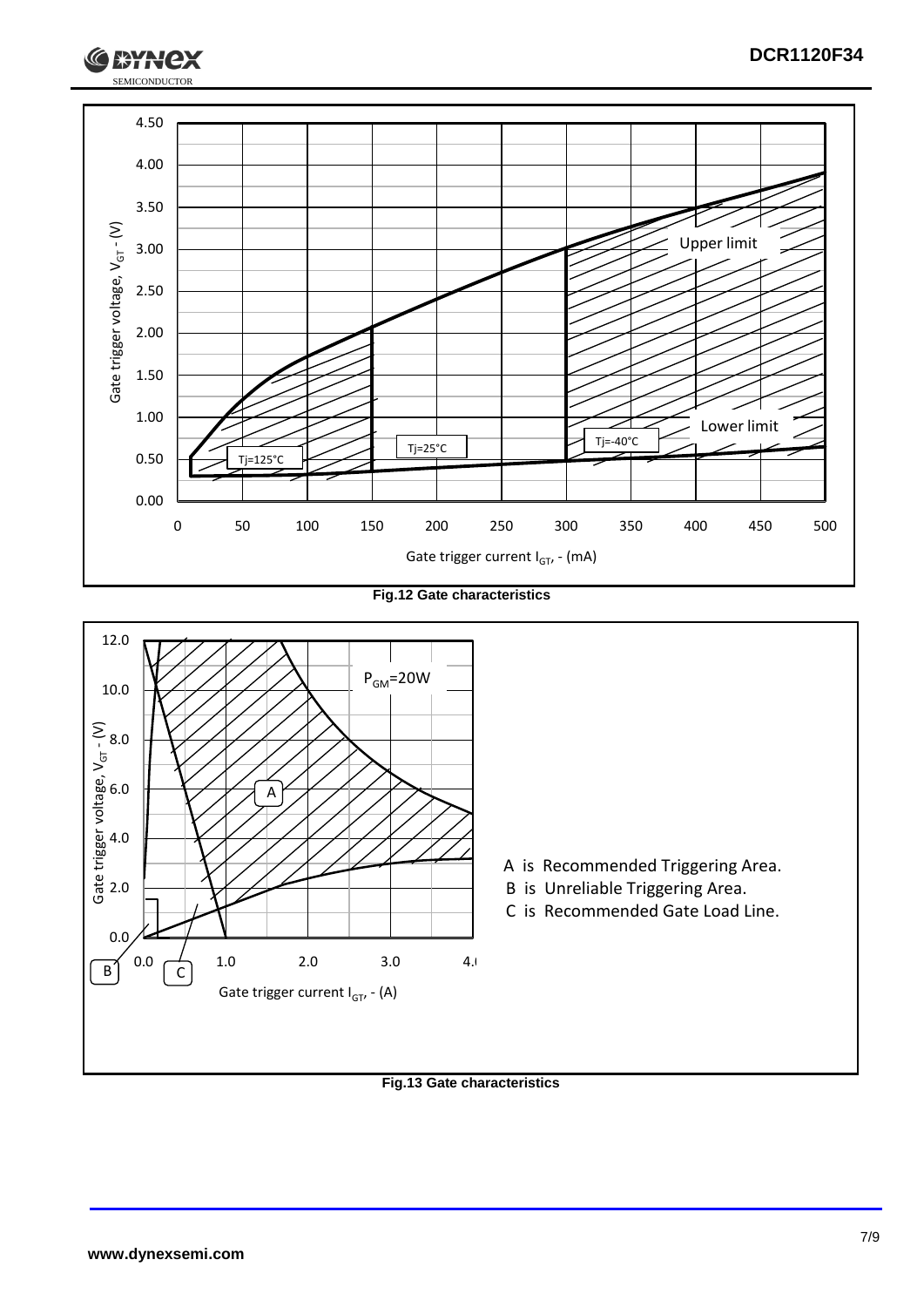

# **PACKAGE DETAILS**

For further package information, please contact Customer Services. All dimensions in mm, unless stated otherwise. DO NOT SCALE.



**Fig.14 Package outline**